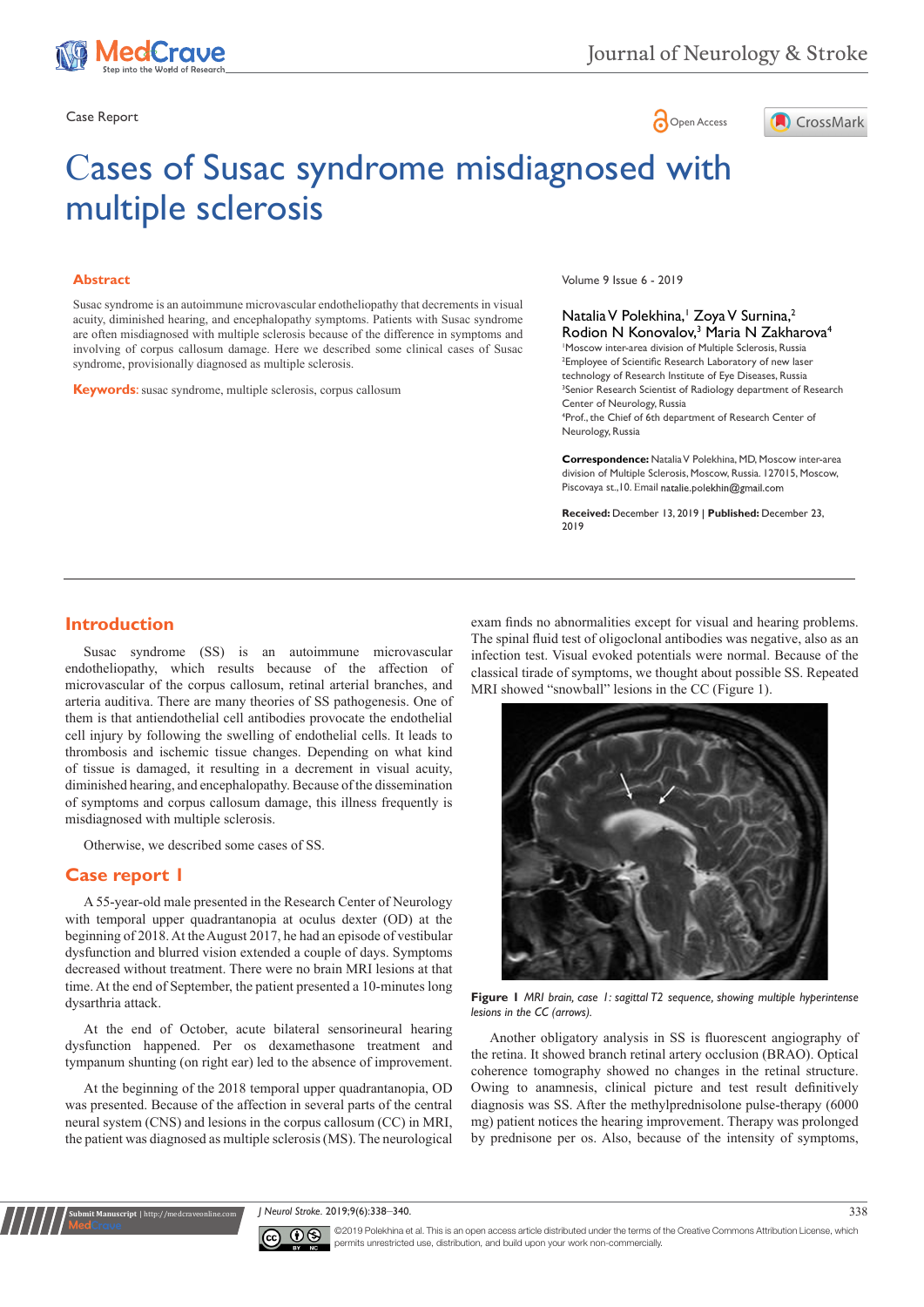treatment was added by intravenous immunoglobulin (IVIG) and rituximab monoclonal antibody. By now the patient has no relapses of the disease.

# **Case report 2**

A 27-year-old female presented a one-year history of psychiatric and cognitive symptoms and headache. Then the vision acceded, but there was no hearing dysfunction. Cerebro-spinal fluid and hematology tests were within the normal range. MRI showed "snowball" and "icicle" lesions in the CC (Figure 2). There were BRAO on fluorescent angiography. Long-term high-dose dexamethasone therapy leads to clinical improvement.



**Figure 2** *MRI brain, case 2: sagittal T2 sequence, showing multiple hyperintense "snowball" and "icicle" lesions in the CC (arrows).*

### **Case report 3**

A 63-year-old female had a long history of visual loss and mental affection. The MRI showed all classical SS CC lesions (Figure 3). Unfortunately, because of the absence of treatment for years prednisolone therapy was ineffective.



**Figure 3** *MRI brain, case 3: sagittal T2 sequence, showing "snowball" (1), "needle" (2) and "icicle" (3)lesions in the CC (arrows).*

## **Discussion**

### **MRI**

Lesions in the CC are important radiological clues to the diagnosis of MS but may also occur in other neuroinflammatory and nonneuroinflammatory conditions, especially multiple sclerosis. All our cases primary were misdiagnosed as MS. An understanding of the appearance and location of lesions in the CC is important not only for accurate diagnosis and treatment. It also provides insights into pathogenesis.

When the MS diagnosis is suspected, important clues can be obtained from MRI with attention to the inner surface of the CC as this region may be abnormal on MRI for 55% to 95% of patients with MS.1,2 The ovoid lesions in CC in MS patients are known as Dawson's fingers (Figure 4). Ovoid lesions from the ventricular surface of the callosum into the pericallosal white matter appear to correspond to the pathological areas of perivenular inflammation known as Dawson's fingers.



**Figure 4** *Sagittal MRI FLAIR image of the patient with MS shows hyperintensities perpendicular to the corpus callosum (arrows), so-called Dawson fingers. FLAIR = fluid-attenuated inversion recovery [3].*

The hallmark callosal lesion in SS is the "snowball" lesion as the appearance resembles a snowball on sagittal T2 and FLAIR sequences (as you can see in our patients' MRI). These likely pathognomonic lesions of SS are small (3–7 mm) and multifocal, involving the central fibers of the CC with relative sparing of the periphery.<sup>1</sup> They represent microinfarctions due to occlusion of small precapillary arterioles consistent with the microvascular blood supply of the CC. The roof of the CC is more commonly affected, with microinfarcts taking on "icicle" and "spoke" configurations (Figure 3). It is important to note that MRI lesions in SS can disappear in comparison to MS lesions (Figure 5).



**Figure 5** *Dynamic MRI, case 1: sagittal T2 sequence, showing CC without previous lesions.*

**Citation:** Polekhina NV, Surnina ZV, Konovalov RN, et al. Сases of Susac syndrome misdiagnosed with multiple sclerosis. *J Neurol Stroke.* 2019;9(6):338‒340. DOI: [10.15406/jnsk.2019.09.00400](https://doi.org/10.15406/jnsk.2019.09.00400)